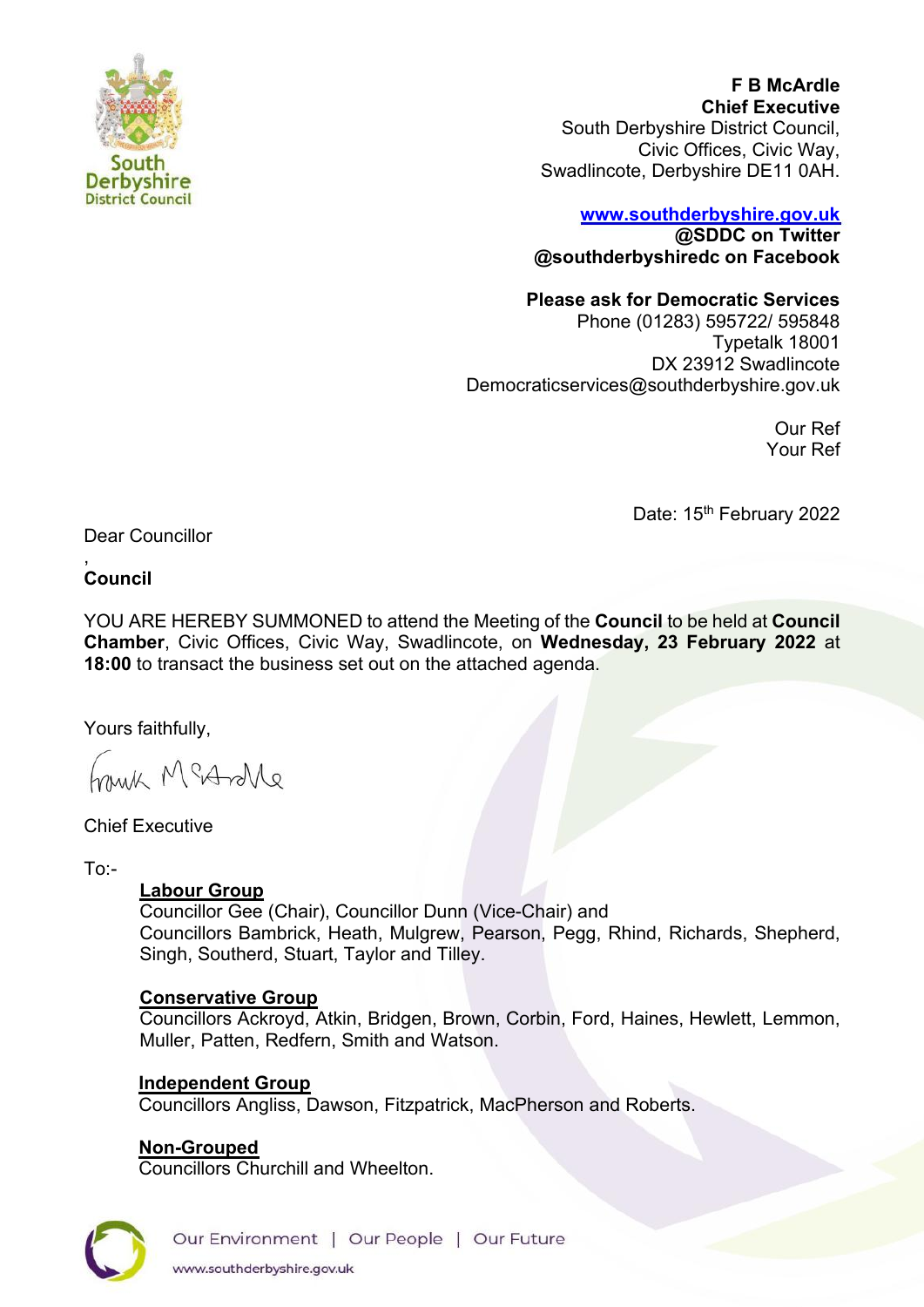#### **AGENDA**

#### **Open to Public and Press**

- **1** Apologies
- **2** To confirm the Open Minutes of the following Council Meetings held on 20th January 2022 **4 - 10**
- **3** To note any declarations of interest arising from any items on the Agenda
- **4** To receive any announcements from the Chair, Leader and Head of Paid Service.
- **5** To receive any questions by members of the public pursuant to Council Procedure Rule No.10.
- **6** To receive any questions by Members of the Council pursuant to Council procedure Rule No. 11.
- **7** To consider any notices of motion in order of which they have been received.
- **8** SOCIAL HOUSING DECARBONISATION GRANT **11 43**
- **9** PROPOSED REVISED COUNCIL TAX REDUCTION SCHEME 2022 – 2023 & CONSULTATON FEEDBACK **44 - 49**
- **10** CAPITAL STRATEGY 2021-22 TO 2026-27 **50 62**
- **11** TREASURY MANAGEMENT STRATEGY AND PRUDENTIAL INDICATORS 2022-23 **63 - 90**
- **12** ANNUAL REPORT OF THE SECTION 151 OFFICER **91 100**
- **13** BUDGET AND COUNCIL TAX SETTING 2022-23 **101 123**